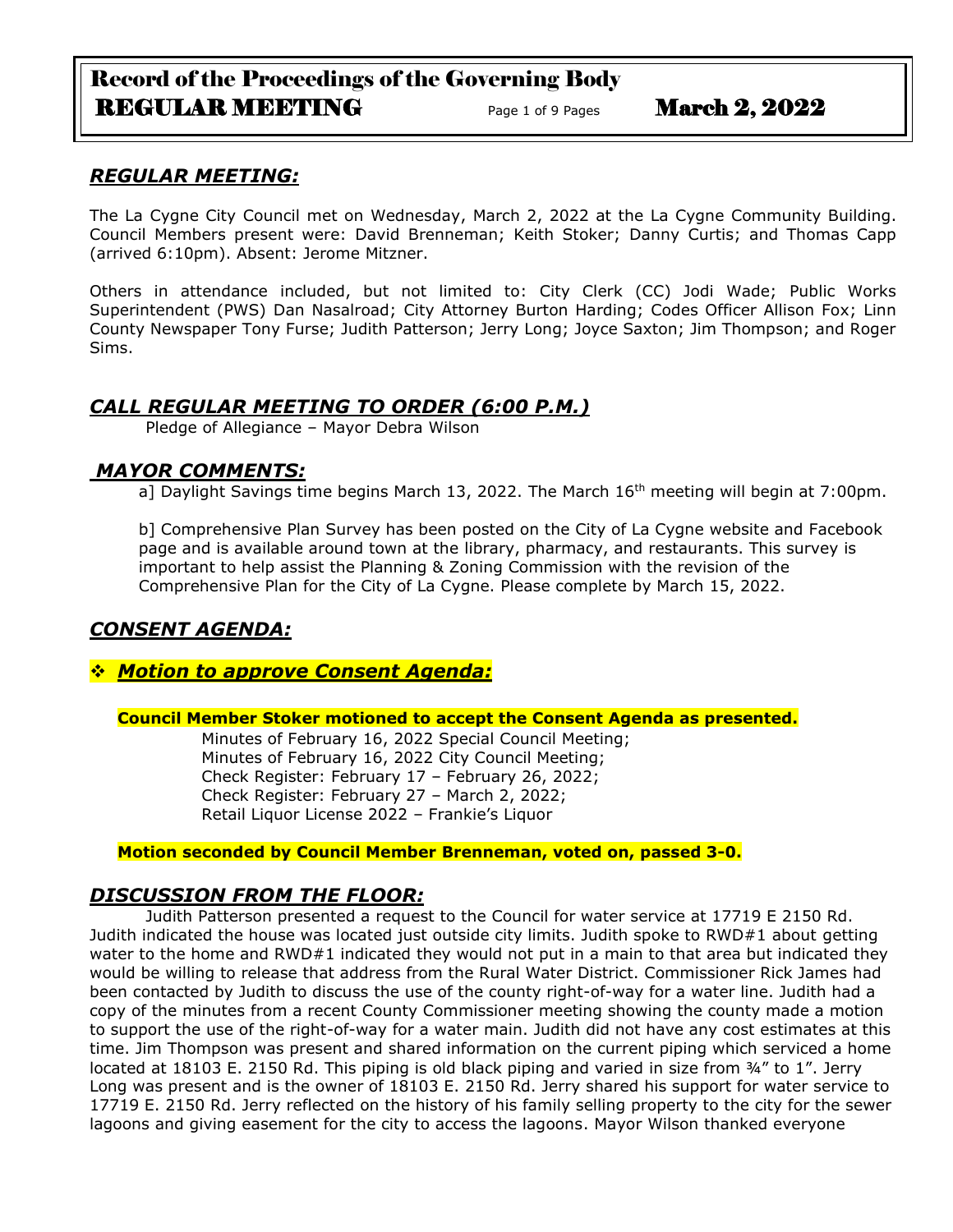### *DISCUSSION FROM THE FLOOR CONTINUED:*

for coming and advised the patrons of the process for the council to review the information presented and to consider further discussion on the next meeting agenda.

### *SPECIAL PROJECTS:*

#### *WATER PLANT SETTLING POND PROJECT (MIDWEST ENGINEERING GROUP/STARBUCK TRUCKING, LLC)*

PWS Nasalroad is meeting with Trenton, Midwest Engineering Group, and Kevin Starbuck, Starbuck Trucking, LLC, to review the contract change order No. 1 which was received today in the amount of \$36,266. PWS Nasalroad reviewed the three (3) items of work included with this change order. The piping which had been indicated on existing plans to be 12" in size was actually 8" so there are reducing fittings included in the change order. Piping on the outlet side of the existing settling pond needs to be changed to current standard piping so the pipe and fittings are included in the change order for the by-pass and pipe replacement. The last item involves lowering the newly installed outlet piping on the new settling pond in order to provide storage capacity. PWS Nasalroad needs detailed breakdown from the engineer and contractor on these items.

#### *SEWER REHABILITATION PROJECT (BG CONSULTANTS)*

A pre-bid construction meeting was held on February 23, 2022 at the La Cygne Community Building. Abby Mills, BG Consultants, conducted the meeting. PWS Nasalroad and CC Wade were in attendance. Paul Owings, BG Consultants, zoomed in for the meeting. Five companies were present for the meeting. Questions were asked about the work performed in the railroad right-of-way area. Abby Mills will reach out to the area roadmaster for BNSF to review. Discussion was also held regarding drop lines at man holes. Abby Mills inquired if 24-hour notice to patrons regarding temporary shut-off of sewer use was ample time.

#### *STREET PROJECT – KDOT CCLIP PROJECT AT KS HWY 152 AND INDUSTRIAL BLVD (KDOT/KILLOUGH CONSTRUCTION/CFS ENGINEERING)*

PWS Nasalroad, Council Member Brenneman, Council Member Capp, Police Chief Fenoughty, Officer Fox, CC Wade and Utility Clerk Gore all participated in the pre-construction meeting with KDOT, Killough Construction, and CFS Engineers. The project is expected to mobilize on March 14, 2022. Killough Construction has been visiting with Kelly Haupt of the Lincoln-Scott Township Medical Board regarding the use of the vacant lot on the SE corner of the intersection of Industrial and Market St as a parking area and lay down yard for material and equipment. Discussion was held regarding all required paperwork to start the project as well as during the project. Killough Construction indicated flagmen would be used during the project at times when traffic would need to be slowed down/controlled for the purpose of doing the pours. Construction meetings will be held twice a month.

CC Wade visited with the CHC-SEK Medical Clinic, Baptist Church, resident at 1002 Market St, residents along Industrial Blvd., and all businesses in the Industrial Park. Letter were not mailed out to patrons, at this time, but were hand delivered to all businesses in the Industrial Park and residents directly within the construction zone.

Council Member Curtis asked about Lincoln Street repairs. PWS Nasalroad and the street committee did review Lincoln Street. Discussion will be held with the contractor, once mobilized regarding possible temporary repair for the hole/dip on Lincoln St. PWS Nasalroad advised the police to patrol the road during the project to help slow people down if traffic begins to deter to Lincoln Street to avoid the construction area on Market Street.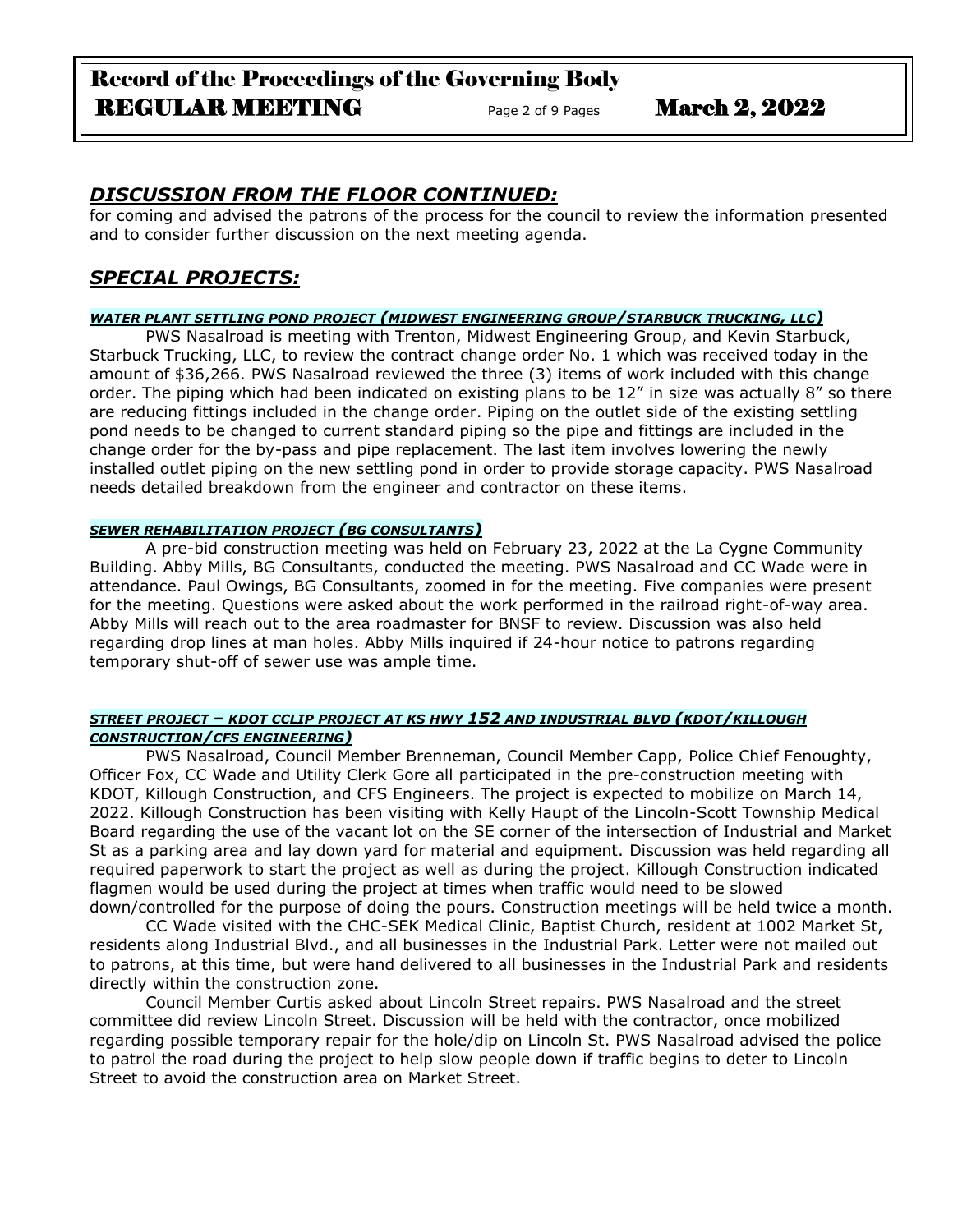# Record of the Proceedings of the Governing Body REGULAR MEETING Page 3 of 9 Pages March 2, 2022

## *SPECIAL PROJECTS CONTINUED:*

#### *NEW FIRE STATION/PUBLIC SAFETY BUILDING*

CC Wade revised the application for the First Option Bank Trustee Foundation grant to include only the Fire Station and future shell. The completed application was submitted by email to First Option Bank on February 23, 2022.

#### *STORMWATER MASTER PLAN*

CC Wade sent out thank you notes to all engineers who interviewed and did follow up calls with Bartlett & West and Professional Engineering Consultants (PEC). CC Wade sent an email to BG Consultants confirming notice of receipt of the project. BG Consultants is preparing a contract for the City to review.

### *REPORTS OF CITY OFFICERS:*

### **CITY ATTORNEY –BURTON HARDING:**

- Reviewed and revised Building Storage Agreement between the City and Lincoln Township and sent a marked-up copy with my notes.
- Researched if there was any law prohibiting the City from sending fees incurred through the condemnation process to collections and determined that there was not.
- Began preliminary revisions of the code for factory built homes in the city and spoke to Jodi about those codes.
- Visited with CC Wade regarding the email from Verizon of a drawing showing the location of existing fiber cable in the right-of-way of the City of La Cygne. This fiber cable has been acquired by MCImetro and they are reaching out reaching out to update all documents/forms relating to the fiber cable within the city limits.

# *EXECUTIVE SESSION:*

### ❖ *Motion*

**Council Member Capp motioned to go in to executive session for 10-minutes for consultation with an attorney for the city which would be deemed privileged in an attorney-client relationship and will return to the Council table at 6:34p.m. Motion seconded by Council Member Stoker voted on, passed 4-0. 6:24p.m.**

Others in attendance included, but not limited to: City Attorney Harding

### *OPEN SESSION RESUMED AT 6:34pm:*

### **POLICE CHIEF – TINA FENOUGHTY :**

10- Traffic Stops Conducted Citations issued since last meeting - 11

| Speed School Zone   | Tag Expired   |  |
|---------------------|---------------|--|
| Suspended License   | No Tag        |  |
| Insurance           | <b>NO DL</b>  |  |
| <b>RR Crossing</b>  | Speed         |  |
| Vicious Dog/RAL/Tag | Paraphernalia |  |
| Parking             | Equipment     |  |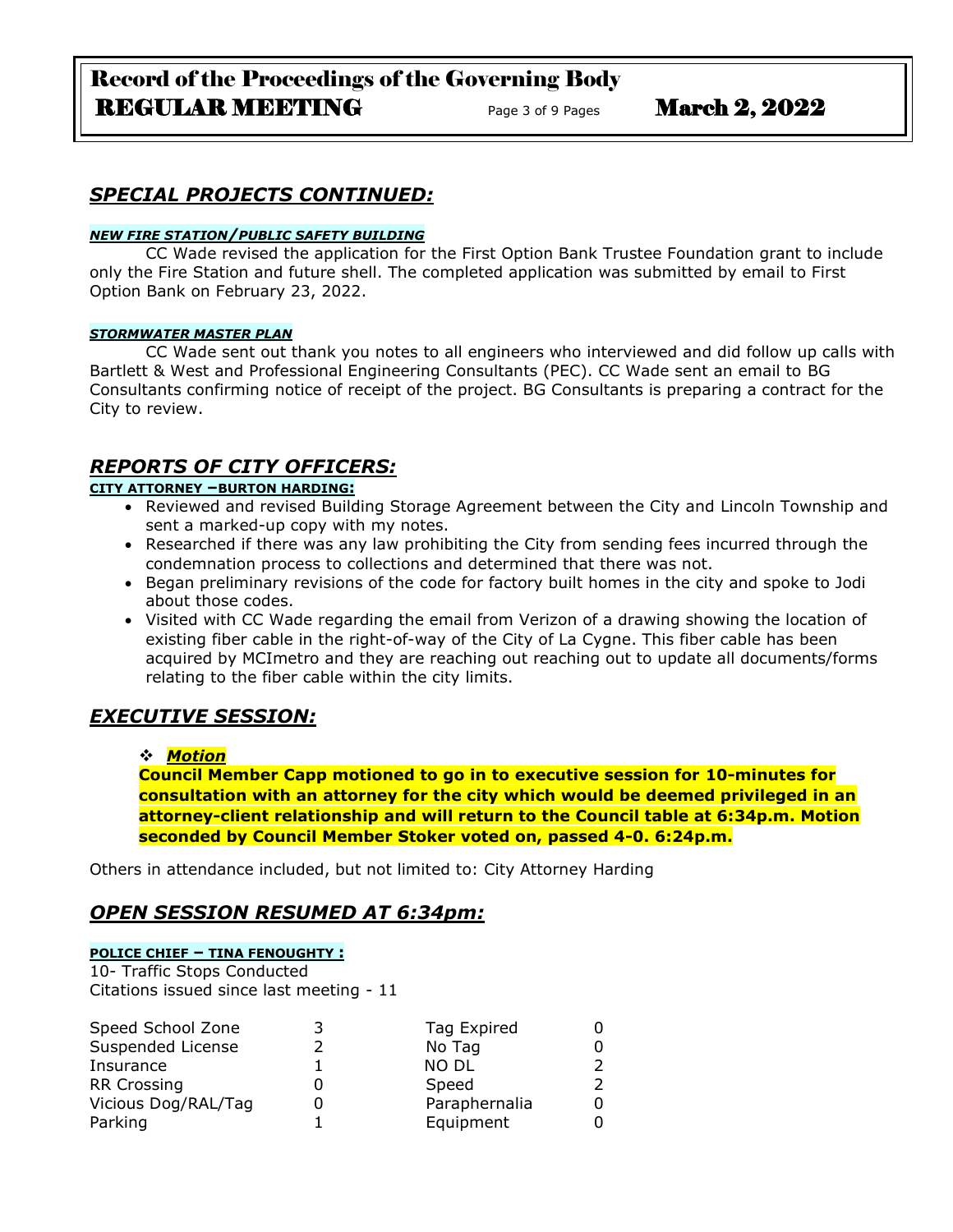# Record of the Proceedings of the Governing Body REGULAR MEETING Page 4 of 9 Pages March 2, 2022

### *REPORTS OF CITY OFFICERS CONTINUED:* **POLICE CHIEF – TINA FENOUGHTY :**

### **Calls for Service / Reports – 2/15/22 thru 03/2/22**

| Animal Complaint - 6      | Traffic Complaints - 2            |
|---------------------------|-----------------------------------|
| Assist Outside Agency - 5 | Sexual Assault - 1                |
| 911 Hang $Up - 1$         | Citizen Assist CFS / contact - 13 |
| Fingerprints $-0$         | Juvenile Incident - 5             |
| Check Welfare $-3$        | Federal Record Checks-0           |
| Follow $Up - 24$          | Theft - $0$                       |
| Suspicious Activity - 0   | Vehicle Lockout - 3               |
| Ambulance Assist - 1      | Drug Case-0                       |
| Assault LEO - 0           | Suicidal Subject - 1              |
| Non-Injury Accident $-1$  | Fire Call $-1$                    |
| Harassing Phone Call - 1  | Warrant Attempt - 2               |
| Felony Warrant $-0$       | Misdemeanor Warrant - 2           |
|                           |                                   |

### **VIN Inspections-** 4 completed

**New Business** - There is a bill in the legislature being discussed (K.S.A. 38-2226) which would require in a Child Abuse/Neglect case for an officer from the jurisdiction of the incident to be physically present for the interview session. What this is indicating is if a child located in Kentucky is involved in a case which occurred in Kansas, the officer from the jurisdiction in Kansas would have to go to the jurisdiction in Kentucky for participation in the interview session of the case. Chief Fenoughty is being kept informed on this legislature bill and will continue to update the council.

#### **CODES ENFORCMENT – ALLISON FOX:**

Officer Fox reviewed the updates for codes. Currently four (4) nuisances and two (2) INOPs have been corrected. Progress is still being made on one (1) nuisance, one (1) INOP and three (3) yard construction clean-up. Citations were issued for one (1) nuisance, one (1) INOP, one (1) parking in the alley and one (1) obstructed meter. Officer Fox has a total of four (4) new nuisances to address and two (2) INOPs.

### **PUBLIC WORKS DEPARTMENT – PUBLIC WORKS SUPERINTENDENT (PWS) DAN NASALROAD:**

Report from 2/16/22 to 3/1/2022

#### **Committee Discussions**

Water and Gas:

- Pond construction continues. First tie in should be tomorrow. Change order review.
- Water plant analysis should be coming soon.
- Gas inspection with KCC finished. USDI had to make a few corrections in response to the letter from the inspector.
- Mayor Wilson and I met with Judith Patterson on running water to her house located at 17719 E. 2150 Road. I indicated it was approximately  $7/10<sup>th</sup>$  of a mile from the intersection of  $1<sup>st</sup>$  Street and Linn Drive which is where the city main is located to 17719 E. 2150 Road. It is approximately 1,800' from the intersection of  $1<sup>st</sup>$  and Linn Drive straight down to the South edge of the La Cygne Community Park. Council Member Capp indicated there was not potential for growth in the area of 17719 E. 2150 Road due to flood plain.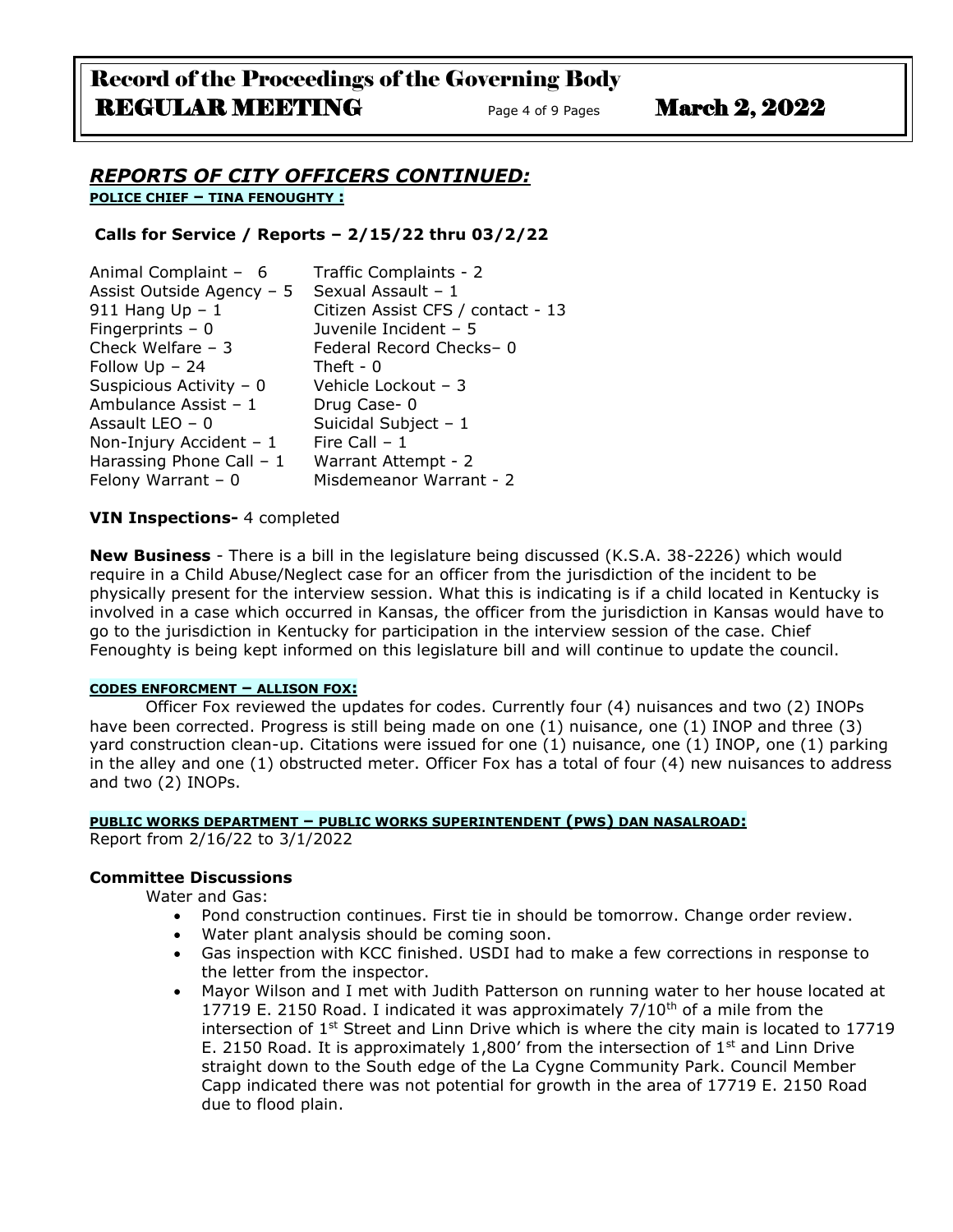## *REPORTS OF CITY OFFICERS CONTINUED:*

#### **PUBLIC WORKS DEPARTMENT – PUBLIC WORKS SUPERINTENDENT (PWS) DAN NASALROAD:**

Report from 2/16/22 to 3/1/2022

Street:

- Dump Truck is back from Inland Truck but was unable to fix problem.
- Snow removal x3
- Virtual meeting with all parties for CCLIP project.
- Started repairing or replacing traffic signs.
- Taken delivery of the new truck.

#### Sewer:

• Pre-bid meeting with Abby Mills, BG Consultants, and CC Wade. Five contractors were present for discussion.

Park:

- Water leak has been repaired.
- Attended Park Board meeting. Plan is to attend the meetings monthly and give them a maintenance report.

#### **FIRE DEPARTMENT – DAN NASALROAD:**

The preschool kids from Parker Elementary visited the fire station. Thanks to Tommy Capp and Jake Nasalroad for their help.

#### **CITY CLERK – JODI WADE:**

Report from2/16/2022 – 3/2/2022

### **City Clerk**

- Did some further research with other cities regarding the Front Desk module prior to confirming acceptance for the module.
- Worked on finalizing the narratives for the Public Safety building.
- Participated in the gas inspection with KCC February 8-10, 2022.
- Attended the Planning & Zoning meeting.
- Finalized survey questions for the Comprehensive Plan.
- Prepared draft letter for CCLIP Project and got with Linn County Mapping to create a map showing construction area and route.
- Attended Board of Trustee meeting for the La Cygne Community Park.
- Interviewed applicants for part-time office assistant while Katie is out on maternity leave.
- Spoke with Carl Brown regarding a water rate analysis for the City of La Cygne.
- Reviewed the financial information.
- Met with First Option Bank about ACH and electronic payment.
- Participated in the workshop on manufactured homes.
- Followed up with engineering companies who participated in the interviews for the Stormwater Master Plan.
- Attended the pre-bid meeting for the sewer rehabilitation project.
- Attended the MRWAD quarterly meeting. Updates on the legislative session.
- Prepared a draft Article 18 for the City Council to review.
- Followed up on City boundary resolution.
- Reached out to Advantage Computers regarding cybersecurity updates.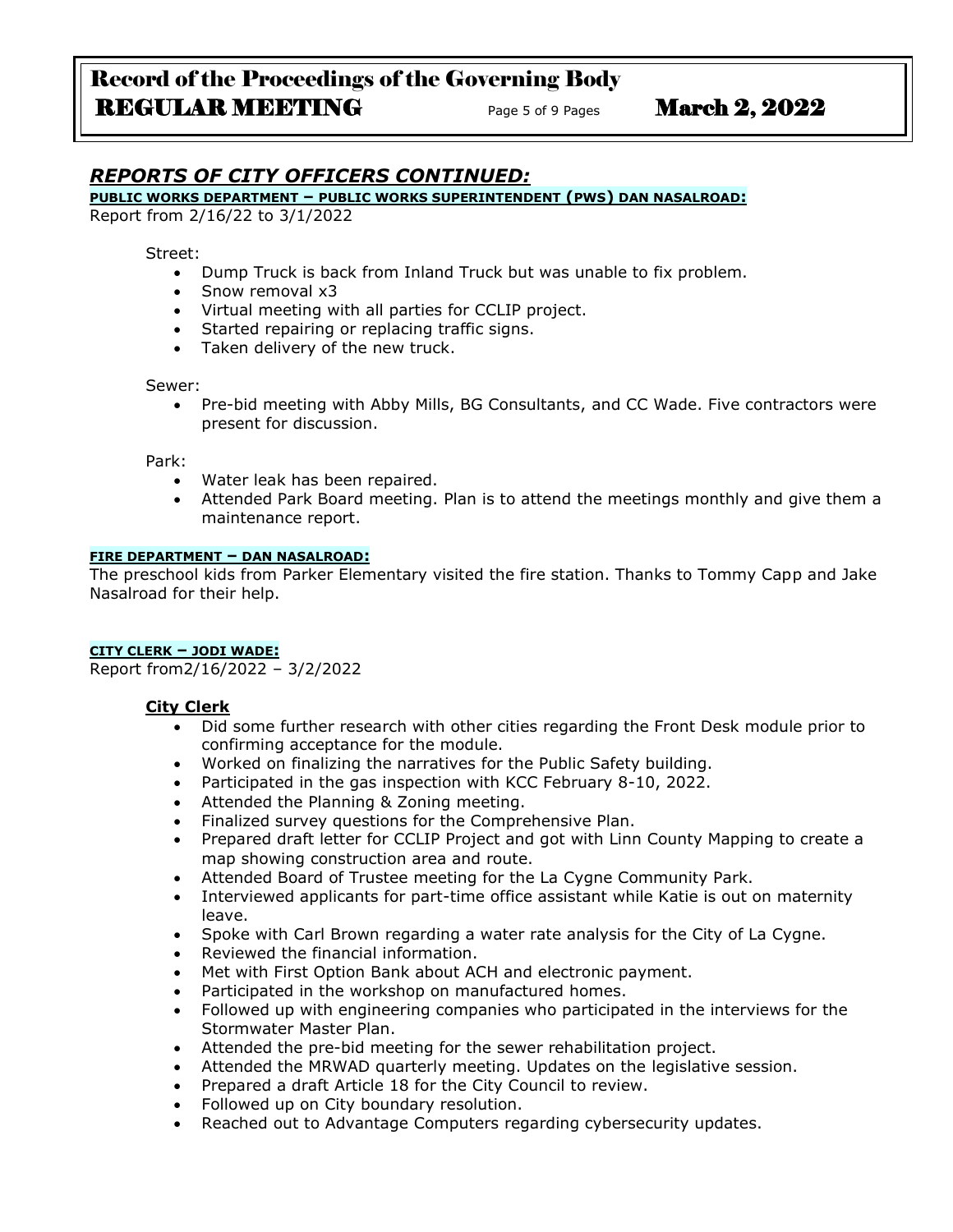## *REPORTS OF CITY OFFICERS CONTINUED:*

### **CITY CLERK – JODI WADE:**

Report from2/16/2022 – 3/2/2022

- Attended preconstruction meeting for the KDOT CCLIP project.
- Overtime Hours for City Hall for the last pay period: 9.50

### *EXECUTIVE SESSION:*

### ❖ *Motion*

**Council Member Capp motioned to go in to executive session for 10-minutes for nonelected personnel matter for an individual employee's performance and will return to the Council table at 6:52p.m. Motion seconded by Council Member Stoker voted on, passed 4-0. 6:42p.m.**

Others in attendance included, but not limited to: CC Wade

### *OPEN SESSION RESUMED AT 6:52pm:*

### *EXECUTIVE SESSION:*

### ❖ *Motion*

**Council Member Capp motioned to go in to executive session for 10-minutes for nonelected personnel matter for an individual employee's performance and will return to the Council table at 7:03p.m. Motion seconded by Council Member Stoker voted on, passed 4-0. 6:53p.m.**

Others in attendance included, but not limited to: CC Wade

### *OPEN SESSION RESUMED AT 7:03pm:*

#### **CITY TREASURER/COURT CLERK – CONNIE GORE:**

2/16/2022- 3/2/2022

### **Utilities**

### *Monthly items completed***:**

Entered meter reads. Ran all utility billing reports and completed the billing cycle. Printed bills and mailed, emailed select bills and took bank pay customer lists to the banks.

### **Court**

*Monthly Court items completed*: First court with the new Judge. Court paperwork completed and submitted to the State.

Completed a diversion, sent to Burton for review then to defendant.

### **Other:**

Still working on the cemetery information for programmers on new module. Still working on the clean-up of records on Oak Lawn Cemetery. Met with Jodi and the mayor to review the codes and planning and zoning concerning the manufactured home parks. Attended council workshop on manufactured home parks. Sold cemetery lots, completed the deeds and updated cards and maps. Updated two codes books.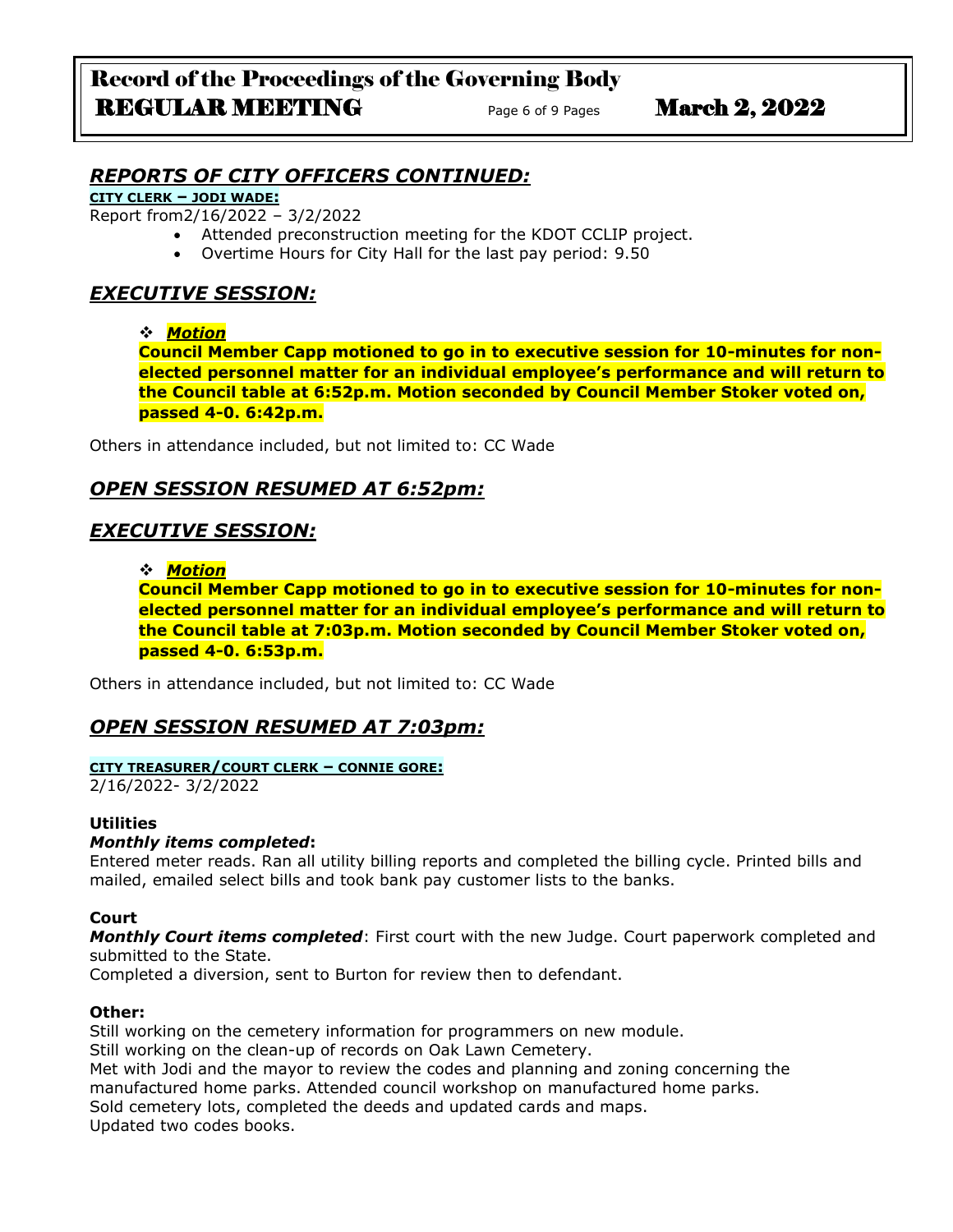# Record of the Proceedings of the Governing Body REGULAR MEETING Page 7 of 9 Pages March 2, 2022

# *COUNCIL COMMITTEE REPORTS:*

### *WATER & GAS -*

Mayor Wilson inquired about follow up regarding water being provided to 17719 E. 2150 Rd. PWS Nasalroad would like to meet with the water committee for discussion after the meeting to explore the possible options. Item will be added to the next council meeting agenda.

#### *STREET -NONE*

#### *SEWER-NONE*

### *PUBLIC SAFETY –*

Council would like to continue working on the mobile/manufactured/modular home code section of the City Codes before approaching another topic area. Council will continue to review the draft section presented by CC Wade.

### *COMMUNITY BUILDING-NONE*

*EMPLOYEE RELATIONS & TRAINING-NONE*

### *CEMETERY – NONE*

### *PARK-*

Resignation of Tony Stallings from the La Cygne Community Park Board effective March 1, 2022.

### ❖ *Motion*

**Council Member Capp motioned to accept the resignation of Tony Stallings from the La Cygne Community Park board effective March 1, 2022. Motion seconded by Council Member Stoker voted on, passed 4-0.**

Council Member Brenneman advised the council of the following annual appointment of positions on the board: Chairman – Jenn Vogt; Vice-Chairman – Susan Harper; and Secretary – Maggie Riley. Council Member Brenneman stated PWS Nasalroad was present at the meeting regarding maintenance on the park for the upcoming year.

Council Member Brenneman asked the City Attorney about park board meetings being held at a resident's home. City Attorney Harding stated all meetings of the park board must follow the guidelines of the Kansas Open Meeting Act and therefore the individual would have to allow all public to attend the meeting at their home. City Attorney would advise against having meetings in a personal resident just on the basis of safety concern and perception.

# *SPECIAL COMMITTEE REPORTS:*

*EMERGENCY MANAGEMENT -NONE*

*CHAMBER OF COMMERCE –*The Chamber is reaching out to the business owners about participation in the Chamber meetings.

*PLANNING & ZONING COMMISSION (PZC) –* The Commission will be meeting with IBTS at the regular scheduled meeting on March 10, 2022.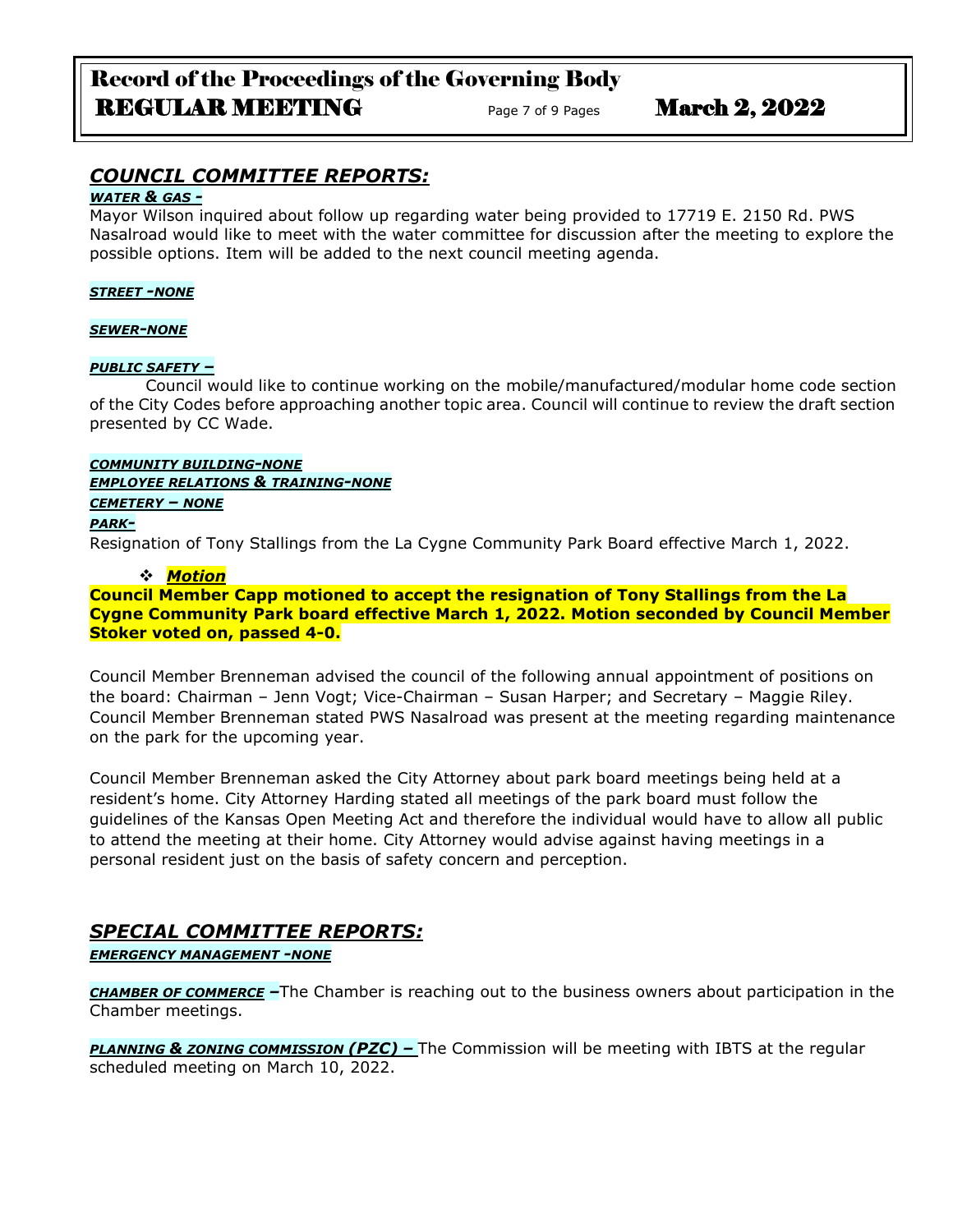# Record of the Proceedings of the Governing Body REGULAR MEETING Page 8 of 9 Pages March 2, 2022

### *UNFINISHED BUSINESS:*

#### **WATER AND SEWER RATE ANALYSIS PROPOSAL FROM CARL BROWN**

CC Wade recommended having the water rate analysis performed at a net fee of \$6,104 and one site visit at the net fee of \$751/visit. Council Member Curtis inquired about the need to have this analysis done and asked when the last analysis had been performed. CC Wade responded the last analysis was performed around 2012/2014 prior to the water project. In the next 5-10 years the City is going to be faced with some changes as the Rural Water District contracts come up for renewal and taking on a new entity (City of Linn Valley) as well as expected capital improvement on the water plant. CC Wade needs assistance from an analyst to determine the financial set-up for the next 10 years. Council Member Curtis suggested to wait until the report for the water analysis of the water treatment plant before committing to the proposal for the water rate analysis.

#### **307 SWAN STREET – PROPERTY OWNED BY LINCOLN TOWNSHIP**

City Attorney Harding presented a revised building agreement for the council to review. Council Member Curtis was concerned about the cost of utility and maintenance. Council Member Stoker wasn't sure what public works really wanted. PWS Nasalroad said the building would be used to store the 1-ton and salt spreader in order to get them out of the elements. He does not have enough covered storage area at the public works location to get all equipment out of the elements. Council Member Brenneman indicated he was not for or against the agreement. Council Member Capp indicated it was up to PWS Nasalroad. Council Member Stoker indicated it was up to PWS Nasalroad. PWS Nasalroad wants to accept the building storage agreement as presented with the revisions from City Attorney Harding.

### ❖ *Motion*

**Council Member Capp motioned to approve for Mayor Wilson to sign the building storage agreement as presented with the revisions from City Attorney Harding. Motion seconded by Council Member Stoker voted on, passed 4-0.**

#### **RESOLUTION OF THE CITY OF LA CYGNE REGARDING EMPLOYEE SAFETY PRACTICES AND PROCEDURES FOR COVID-19.**

CC Wade is still working on a draft.

### *NEW BUSINESS:*

NONE

# *EXECUTIVE SESSION:*

### ❖ *Motion*

**Council Member Stoker motioned to go in to executive session for 10-minutes for nonelected personnel matter exception for individual employee's performance and will return to the Council table at 7:48p.m. Motion seconded by Council Member Capp voted on, passed 4-0. 7:38p.m.**

Others in attendance included, but not limited to: City Attorney Harding

### *OPEN SESSION RESUMED AT 7:48pm:*